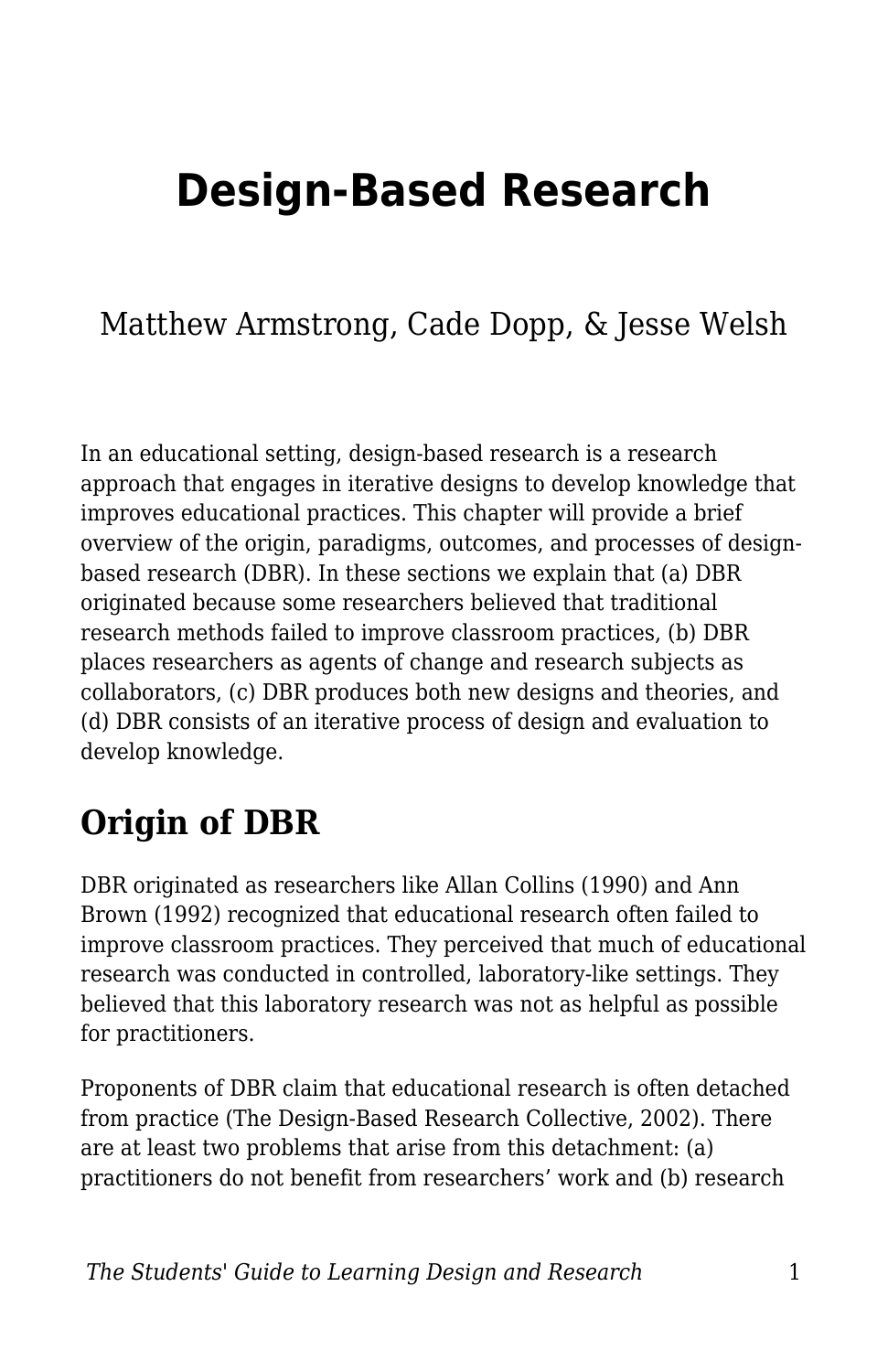results may be inaccurate, because they fail to account for context (The Design-Based Research Collective, 2002).

Practitioners do not benefit from researchers' work if the research is detached from practice. Practitioners are able to benefit from research when they see how the research can inform and improve their designs and practices. Some practitioners believe that educational research is often too abstract or sterilized to be useful in real contexts (The Design-Based Research Collective, 2002).

Not only is lack of relevance a problem, but research results can also be inaccurate by failing to account for context. Findings and theories based on lab results may not accurately reflect what happens in realworld educational settings.

Conversely, a problem that arises from an overemphasis on practice is that while individual practices may improve, the general body of theory and knowledge does not increase. Scholars like Collins (1990) and Brown (1992) believed that the best way to conduct research would be to achieve the right balance between theory-building and practical impact.

# **Paradigms of DBR**

Proponents of DBR believe that conducting research in context, rather than in a controlled laboratory setting, and iteratively designing interventions yields authentic and useful knowledge. Sasha Barab (2004) says that the goal of DBR is to "directly impact practice while advancing theory that will be of use to others" (p. 8). This implies "a pragmatic philosophical underpinning, one in which the value of a theory lies in its ability to produce changes in the world" (p. 6). The aims of DBR and the role of researchers and subjects are informed by this philosophical underpinning.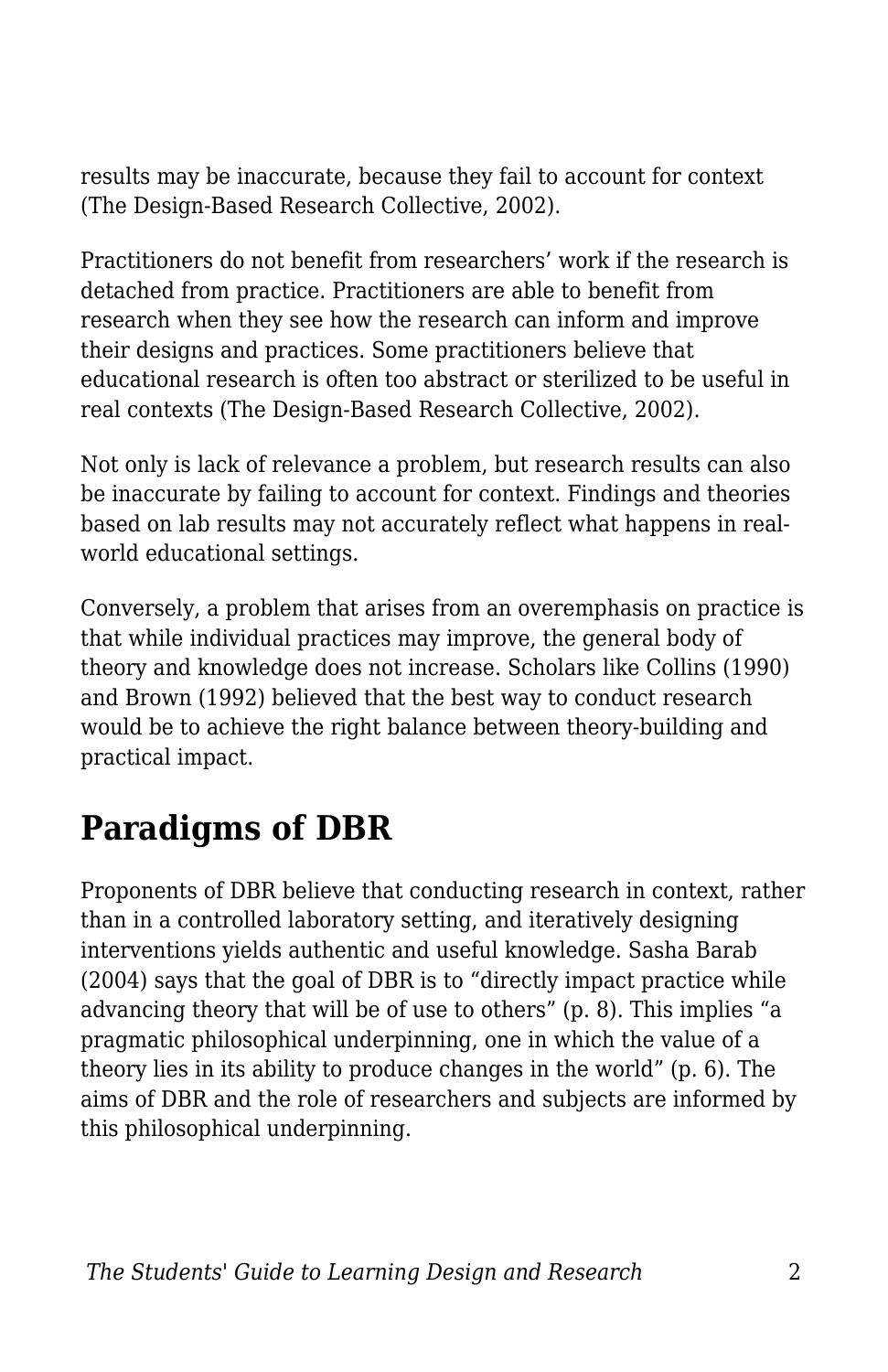#### **Aims of DBR**

Traditional, experimental research is conducted by theorists focused on isolating variables to test and refine theory. DBR is conducted by designers focused on (a) understanding contexts, (b) designing effective systems, and (c) making meaningful changes for the subjects of their studies (Barab & Squire, 2004; Collins, 1990). Traditional methods of research generate refined understandings of how the world works, which may indirectly affect practice. In DBR there is an intentionality in the research process to both refine theory and practice (Collins et al., 2004).

#### **Role of DBR Researcher**

In DBR, researchers assume the roles of "curriculum designers, and implicitly, curriculum theorists" (Barab & Squire, 2004, p.2). As curriculum designers, DBR researchers come into their contexts as informed experts with the purpose of creating, "test[ing] and refin[ing] educational designs based on principles derived from prior research" (Collins et al., 2004, p. 15). These educational designs may include curricula, practices, software, or tangible objects beneficial to the learning process (Barab & Squire, 2004). As curriculum theorists, DBR researchers also come into their research contexts with the purpose to refine extant theories about learning (Brown, 1992).

This duality of roles for DBR researchers contributes to a greater sense of responsibility and accountability within the field. Traditional, experimental researchers isolate themselves from the subjects of their study (Barab & Squire, 2004). This separation is seen as a virtue, allowing researchers to make dispassionate observations as they test and refine their understandings of the world around them. In comparison, design-based researchers "bring agendas to their work," see themselves as necessary agents of change and see themselves as accountable for the work they do (Barab & Squire, 2004, p. 2).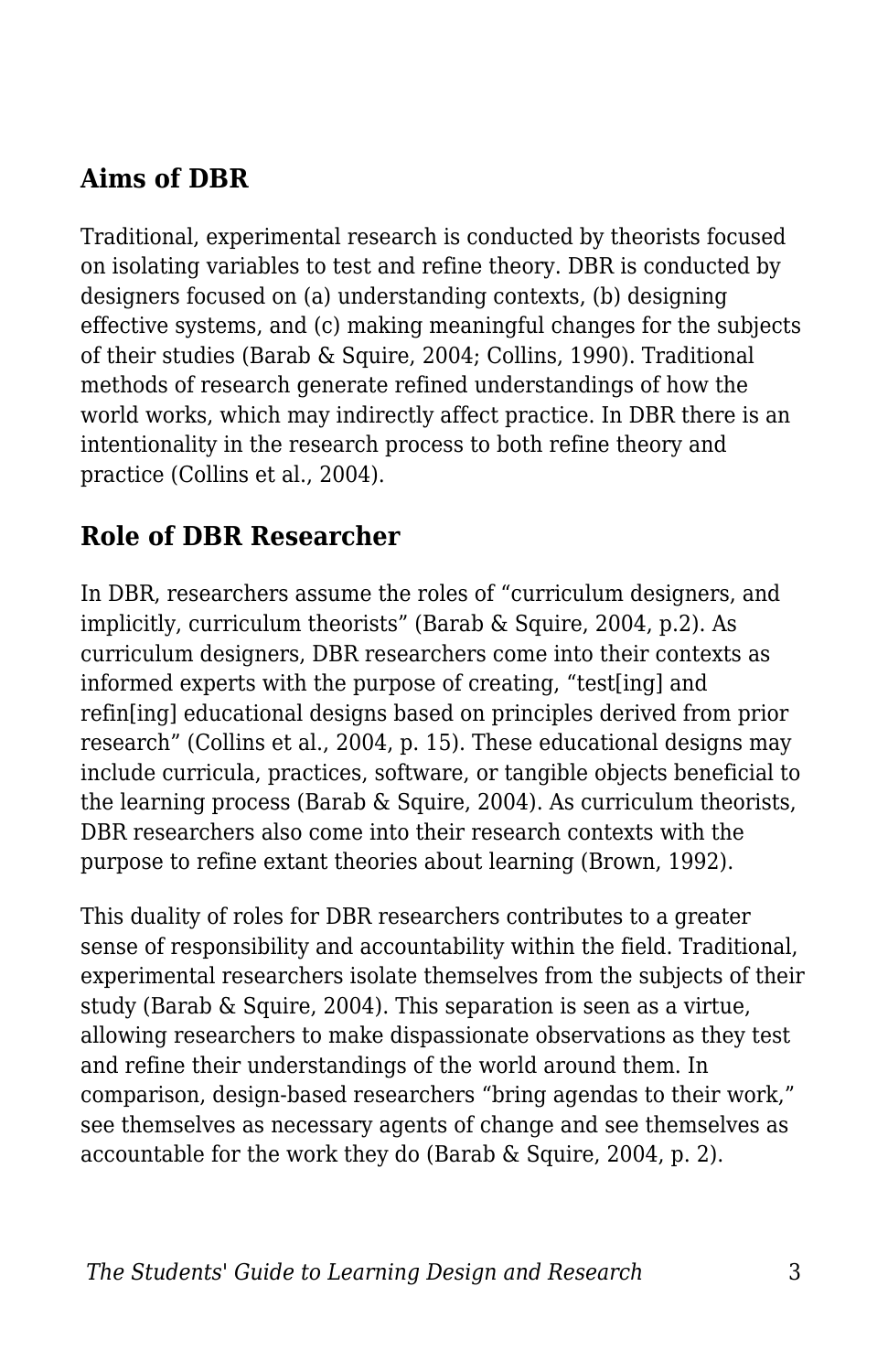#### **Role of DBR Subjects**

Within DBR, research subjects are seen as key contributors and collaborators in the research process. Classic experimentalism views the subjects of research as things to be observed or experimented on, suggesting a unidirectional relationship between researcher and research subject. The role of the research subject is to be available and genuine so that the researcher can make meaningful observations and collect accurate data. In contrast, design-based researchers view the subjects of their research (e.g., students, teachers, schools) as "co-participants" (Barab & Squire, 2004, p. 3) and "co-investigators" (Collins, 1990, p. 4). Research subjects are seen as necessary in "helping to formulate the questions," "making refinements in the designs," "evaluating the effects of...the experiment," and "reporting the results of the experiment to other teachers and researchers" (Collins, 1990, pp. 4-5). Research subjects are co-workers with the researcher in iteratively pushing the study forward.

## **Outcomes of DBR**

DBR educational research develops knowledge through this collaborative, iterative research process. The knowledge developed by DBR can be separated into two categories: (a) tangible, practical outcomes and (b) intangible, theoretical outcomes.

#### **Tangibles Outcomes**

A major goal of design-based research is producing meaningful interventions and practices. Within educational research these interventions may "involve the development of technological tools [and] curricula" (Barab & Squire, 2004, p. 1). But more than just producing meaningful educational products for a specific context, DBR aims to produce meaningful, effective educational products that can be transferred and adapted (Barab & Squire, 2004). As expressed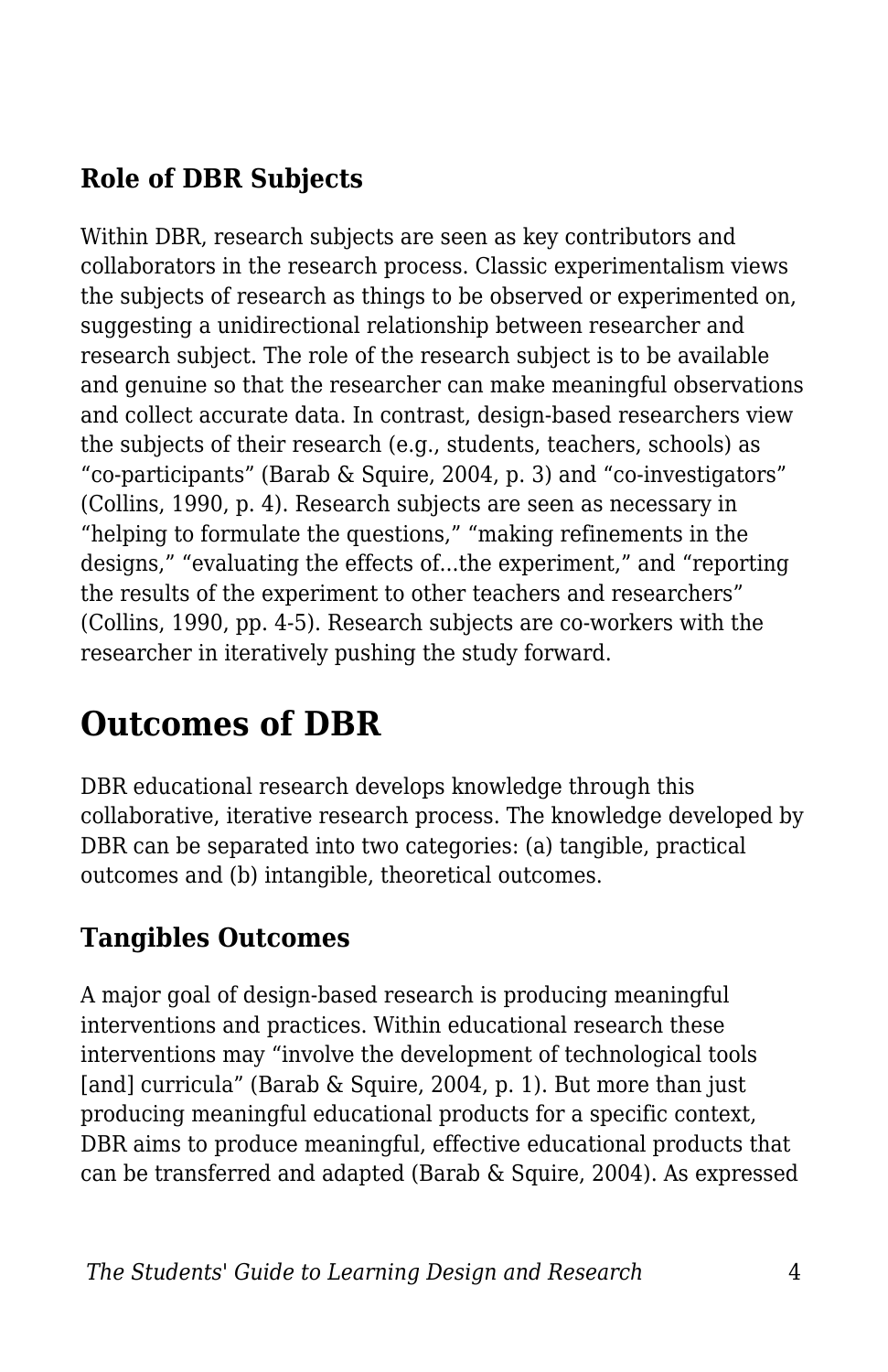by Brown (1992), "an effective intervention should be able to migrate from our experimental classroom to average classrooms operated by and for average students and teachers" (p.143).

#### **Intangible Outcomes**

It is important to recognize that DBR is not only concerned with improving practice but also aims to advance theory and understanding (Collins et al., 2004). DBR's emphasis on the importance of context enhances the knowledge claims of the research. "Researchers investigate cognition in context...with the broad goal of developing evidence-based claims derived from both laboratory-based and naturalistic investigations that result in knowledge about how people learn" (Barab & Squire, 2004, p.1). This new knowledge about learning then drives future research and practice.

## **Process of DBR**

A hallmark of DBR is the iterative nature of its interventions. As each iteration progresses, researchers refine and rework the intervention drawing on a variety of research methods that best fit the context. This flexibility allows the end result to take precedence over the process. While each researcher may use different methods, McKenny and Reeves (2012) outlined three core processes of DBR: (a) analysis and exploration, (b) design and construction, and (c) evaluation and reflection. To put these ideas in context, we will refer to a recent DBR study completed by Siko and Barbour regarding the use of PowerPoint games in the classroom.

Figure 1

The Iterative Process of Design-Based Research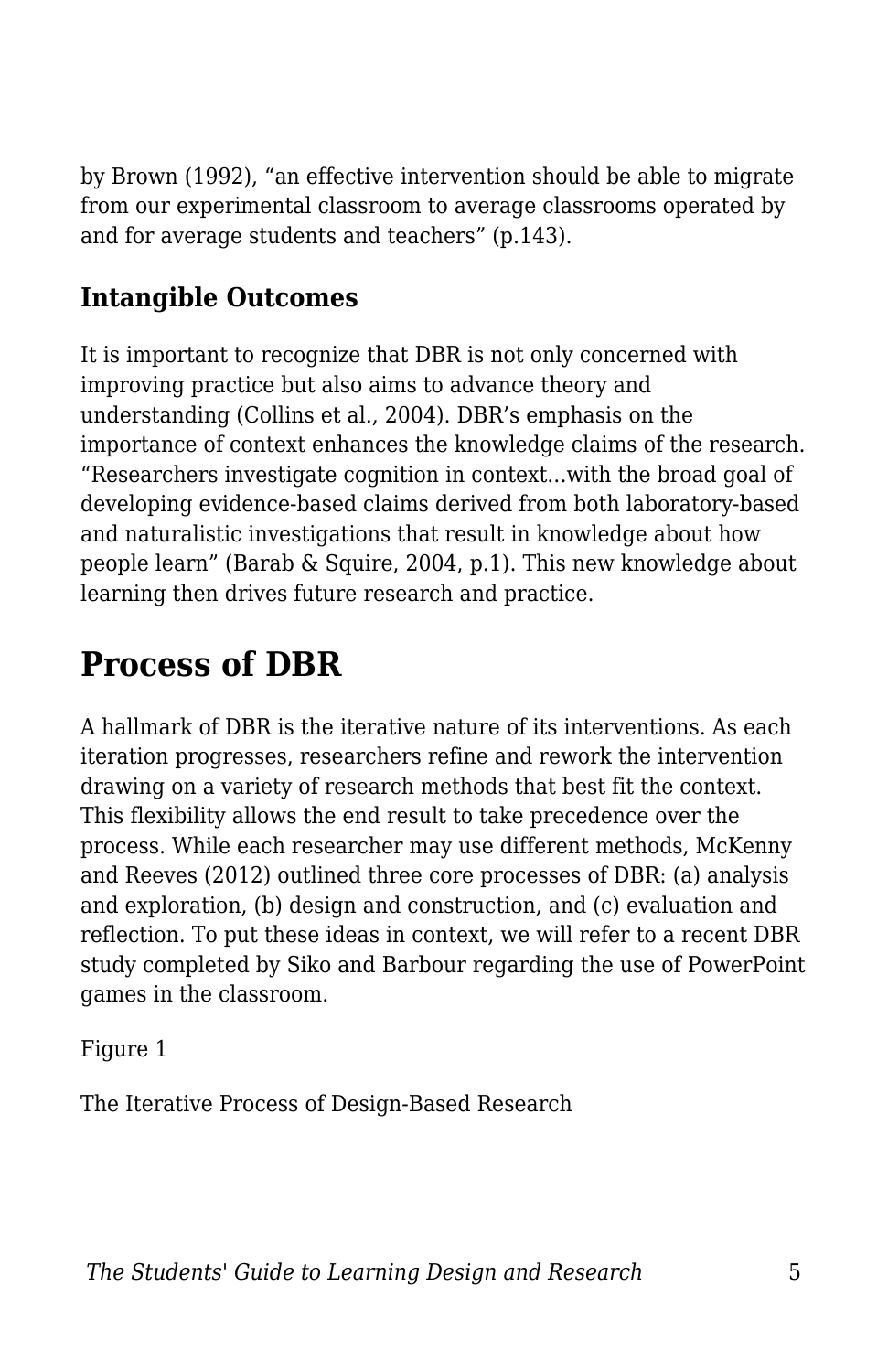

#### **Analysis and Exploration**

Analysis is a critical aspect of DBR and must be used throughout the entire process. At the start of a DBR project, it is critical to understand and define which problem will be addressed. In collaboration with practitioners, researchers seek to understand all aspects of a problem. Additionally, they "seek out and learn from how others have viewed and solved similar problems " (McKenny & Reeves, 2012, p. 85). This analysis helps to provide an understanding of the context within which to execute an intervention.

Since theories cannot account for the variety of variables in a learning situation, exploration is needed to fill the gaps. DBR researchers can draw from a number of disciplines and methodologies as they execute an intervention. The decision of which methodologies to use should be driven by the research context and goals.

Siko and Barbour (2016) used the DBR process to address a gap they found in research regarding the effectiveness of having students create their own PowerPoint games to review for a test. In analyzing existing research, they found studies that stated teaching students to create their own PowerPoint games did not improve content retention.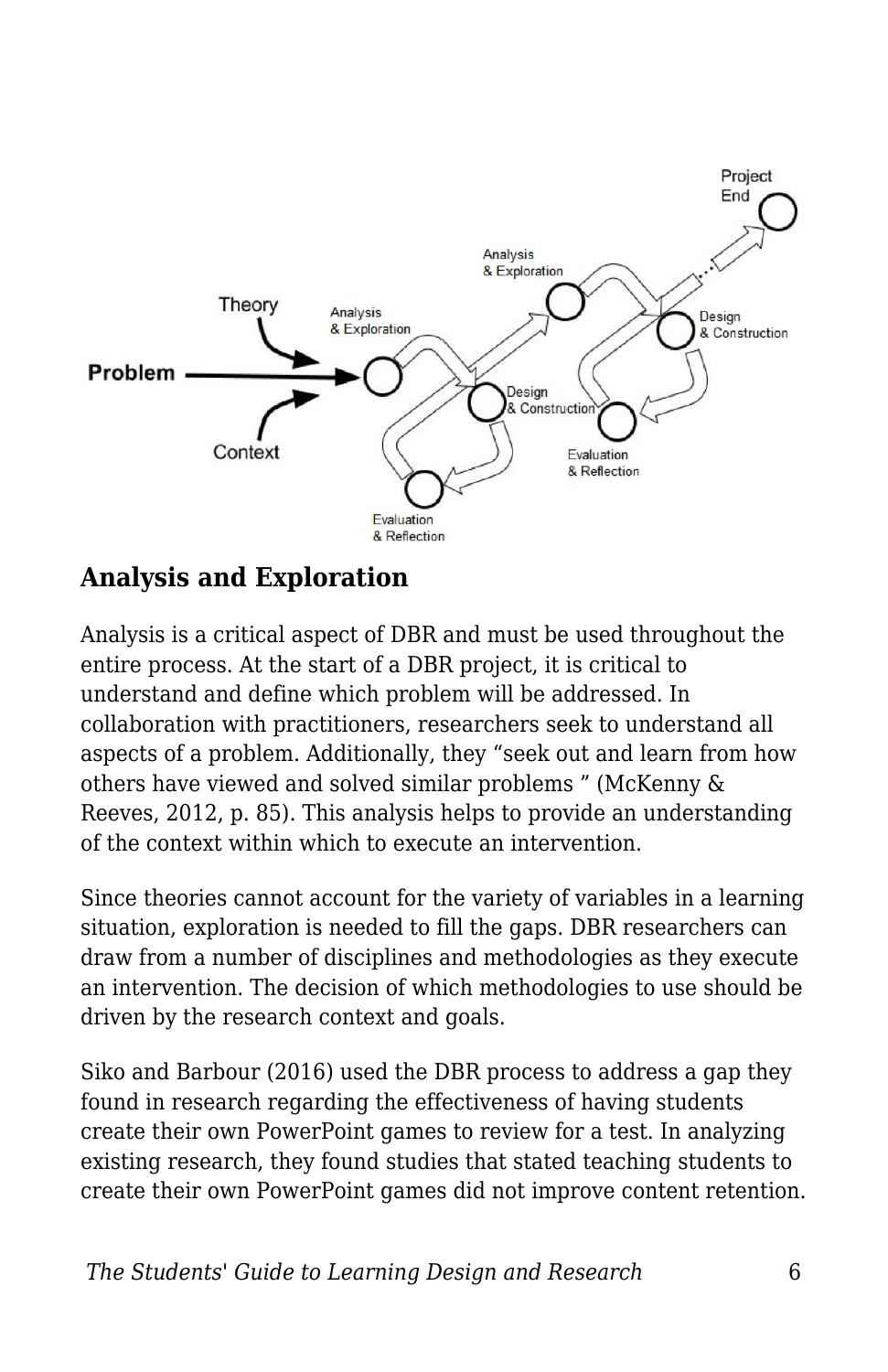Siko and Barbour wanted to "determine if changes to the implementation protocol would lead to improved performance" (Siko & Barbour, 2016, p. 420). They chose to test their theory in three different phases and adapt the curriculum following each phase.

#### **Design and Construction**

Informed by the analysis and exploration, researchers design and construct interventions, which may be a specific technology or "less concrete aspects such as activity structures, institutions, scaffolds, and curricula" (Design-Based Research Collective, 2003, pp. 5–6). This process involves laying out a variety of options for a solution and then creating the idea with the most promise.

Within Siko and Barbour's design, they planned to observe three phases of a control group and a test group. Each phase would use ttests to compare two unit tests for each group. They worked with teachers to implement time for playing PowerPoint games as well as a discussion on what makes games successful. The first implementation was a control phase that replicated past research and established a baseline. Once they finished that phase, they began to evaluate.

#### **Evaluation and Reflection**

Researchers can evaluate their designs both before and after use. The cyclical process involves careful, constant evaluation for each iteration so that improvements can be made. While tests and quizzes are a standard way of evaluating educational progress, interviews and observations also play a key role, as they allow for better understanding of how teachers and students might see the learning situation.

Reflection allows the researcher to make connections between actions and results. Researchers must take the time to analyze what changes allowed them to have success or failure so that theory and practice at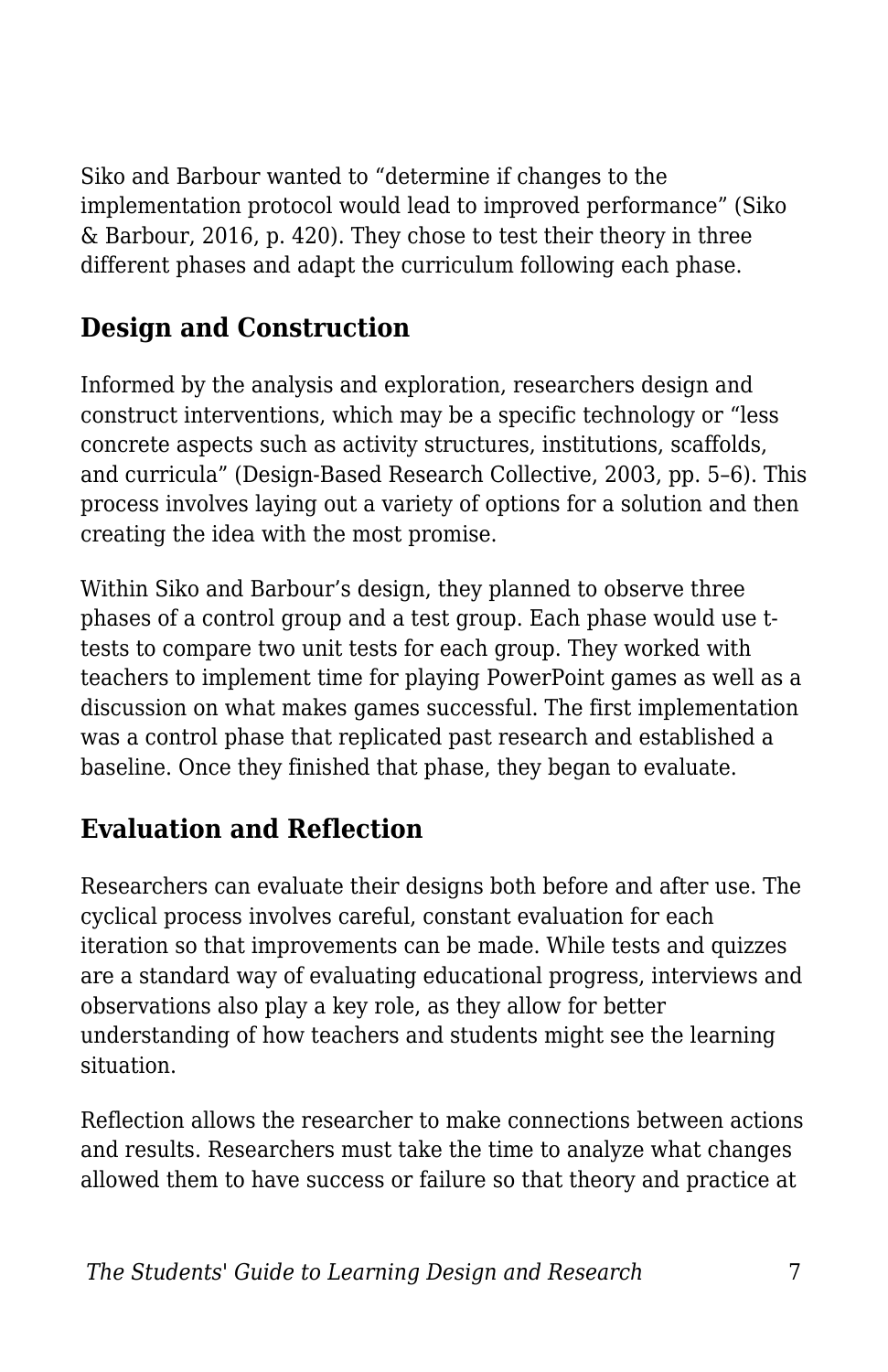large can be benefited. Collins (1990) states:

It is important to analyze the reasons for failure and to take steps to fix them. It is critical to document the nature of the failures and the attempted revisions, as well as the overall results of the experiment, because this information informs the path to success. (pg. 5)

As researchers reflect on each change they made, they find what is most useful to the field at large, whether it be a failure or a success.

After evaluating results of the first phase, Siko and Barbour revisited the literature of instructional games. Based on that research, they first tried extending the length of time students spent creating the games. They also discovered that the students struggled to design effective test questions, so the researchers tried working with teachers to spend more time explaining how to ask good questions. As they explored these options, researchers were able to see unit test scores improve.

Reflection on how the study was conducted allowed the researchers to properly place their experiences within the context of existing research. They recognized that while they found positive impacts as a result of their intervention, there were a number of limitations with the study. This is an important realization for the research and allows readers to not misinterpret the scope of the findings.

# **Conclusion**

This chapter has provided a brief overview of the origin, paradigms, outcomes, and processes of Design-Based Research (DBR). We explained that (a) DBR originated because some researchers believed that traditional research methods failed to improve classroom practices, (b) DBR places researchers as agents of change and research subjects as collaborators, (c) DBR produces both new designs and theories, and (d) DBR consists of an iterative process of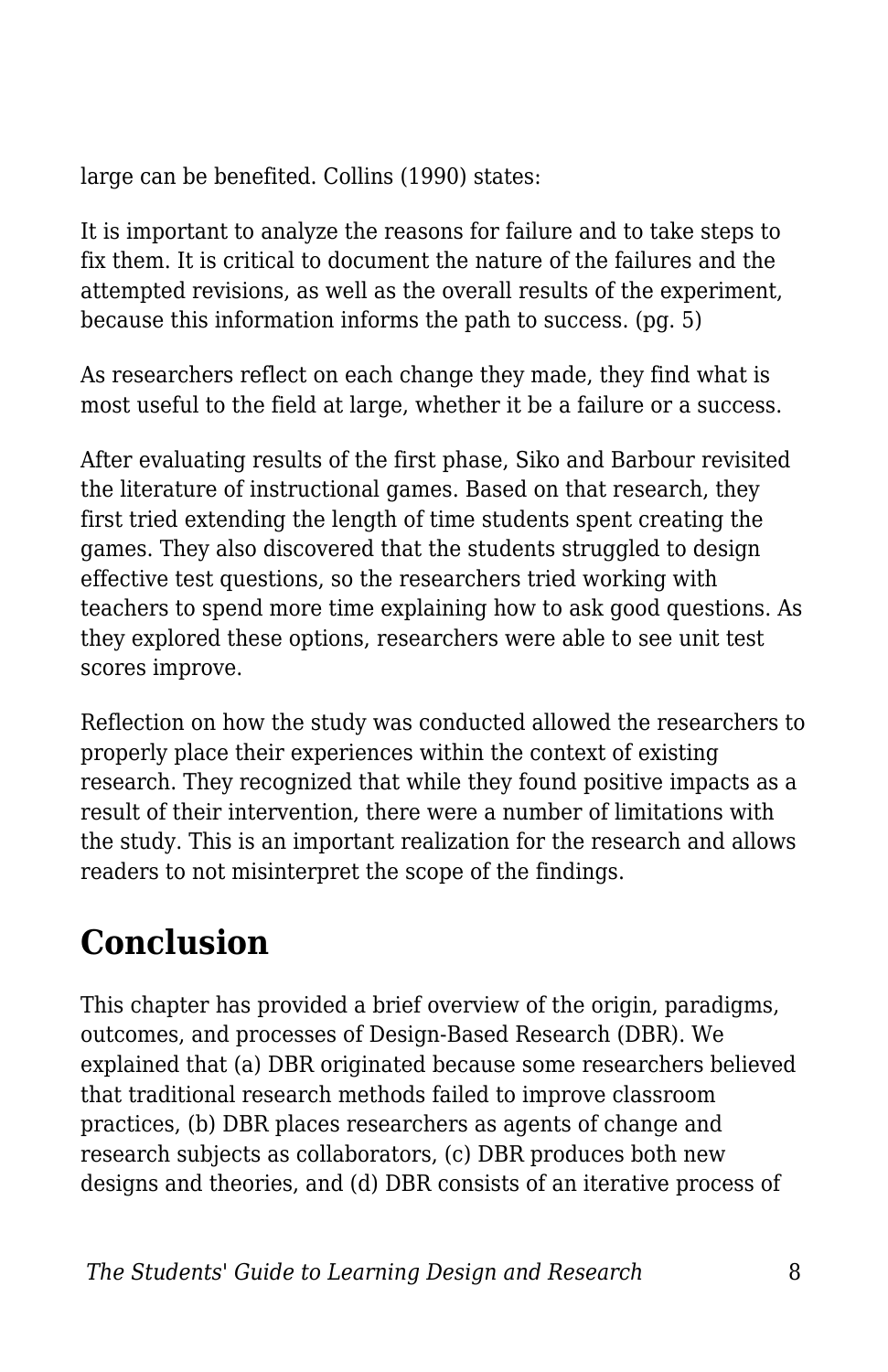design and evaluation to develop knowledge.

### **References**

- Barab, S., & Squire, K. (2004). Design-based research: putting a stake in the ground. Journal of the Learning Sciences, 13(1), 1–14.
- Brown, A. L. (1992). Design experiments: theoretical and methodological challenges in creating complex interventions in classroom settings. Journal of the Learning Sciences, 2(2), 141–178.
- Collins, A. (1990). Toward a design science of education (Report No. 1). Washington, DC: Center for Technology in Education.
- Collins, A., Joseph, D., & Bielaczyc, K. (2004). Design research: Theoretical and methodological issues. Journal of the Learning Sciences, 13(1), 15–42.
- Mckenney, S., & Reeves, T.C. (2012) Conducting Educational Design Research. New York, NY: Routledge.
- Siko, J. P., & Barbour, M. K. (2016). Building a better mousetrap: how design-based research was used to improve homemade PowerPoint games. TechTrends, 60(5), 419–424.
- The Design-Based Research Collective. (2003). Design-based research: An emerging paradigm for educational inquiry. Educational Researcher, 32(1), 5–8.